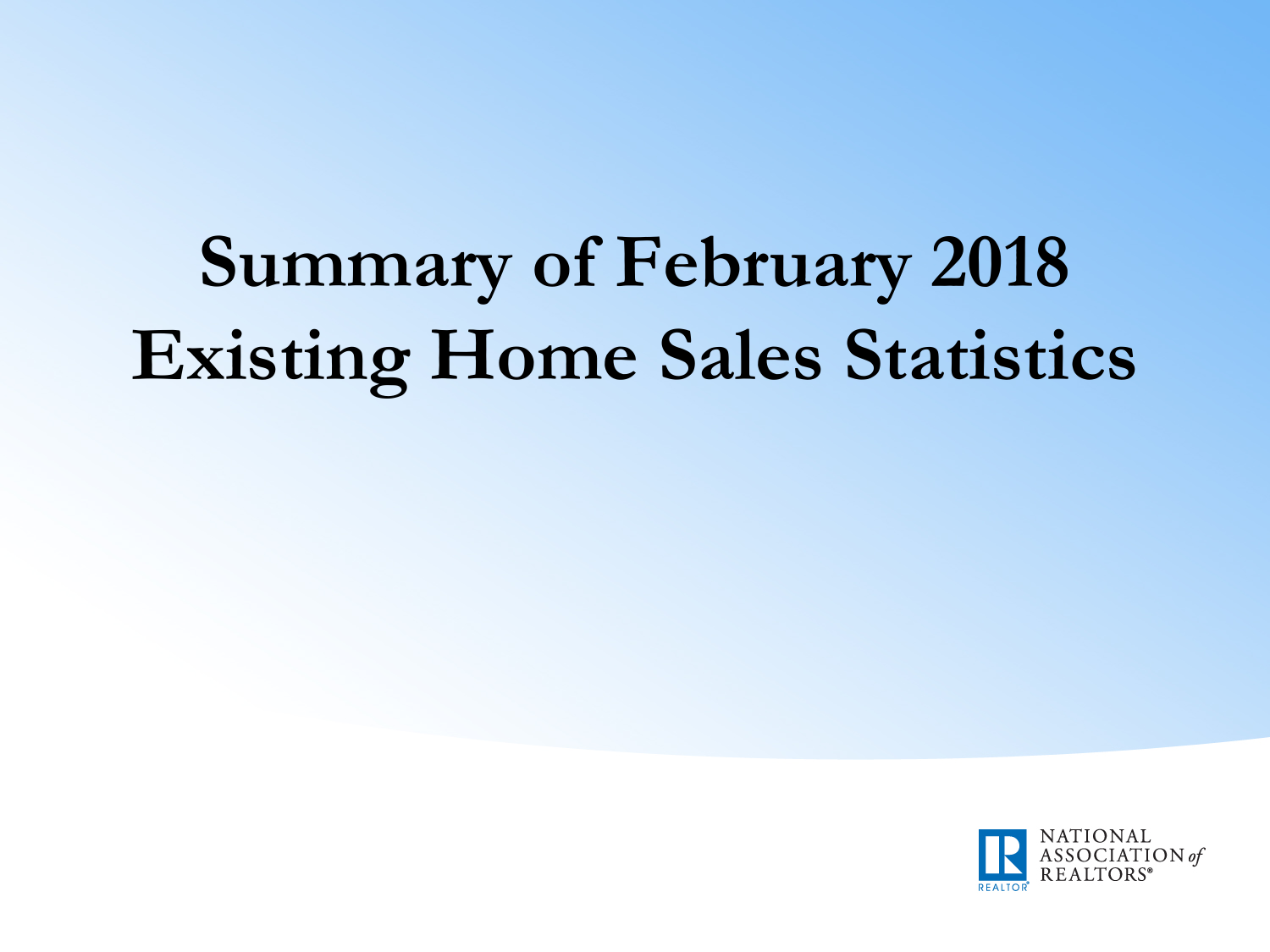#### Total Existing Home Sales, SA Annual Rate



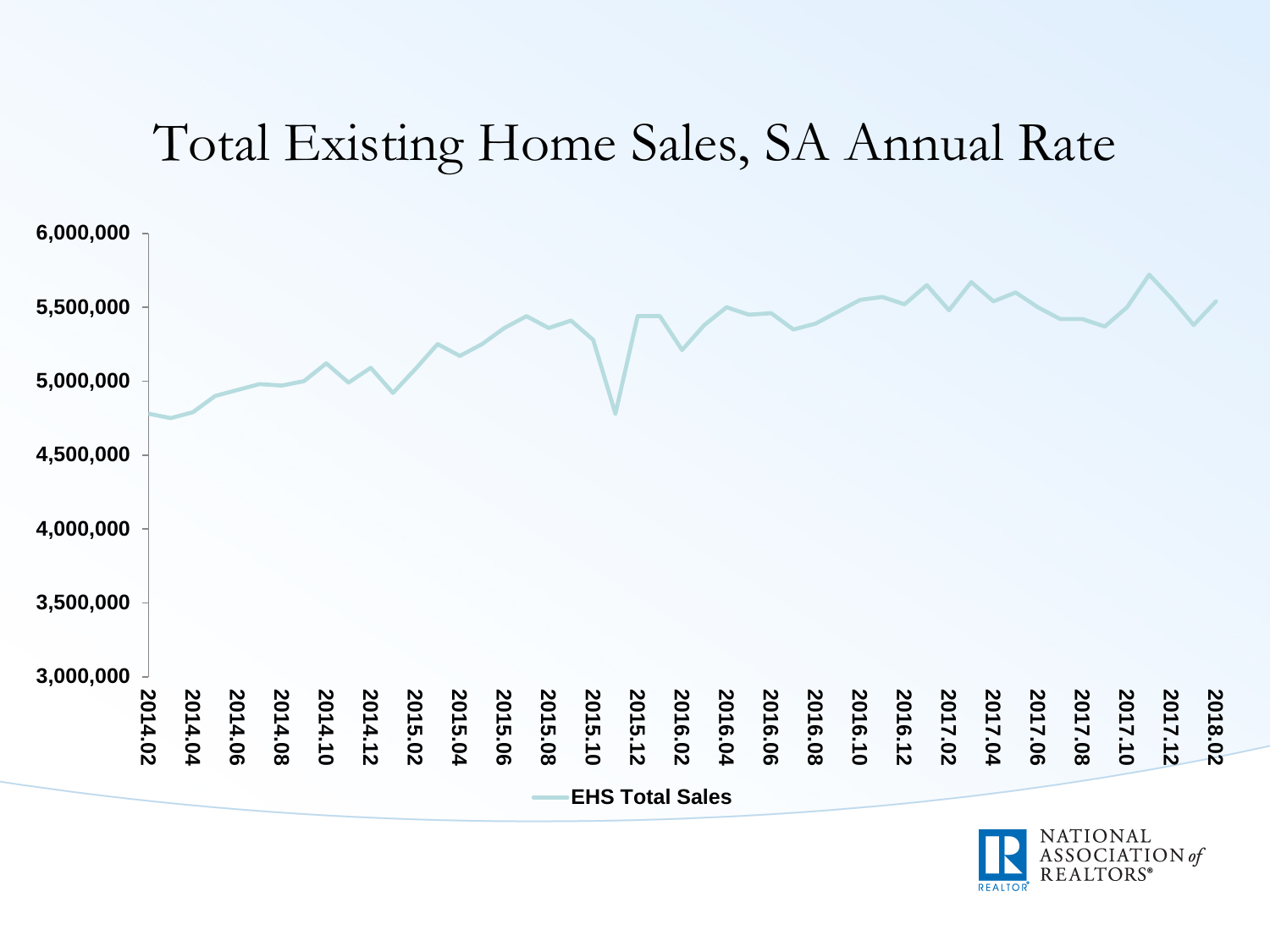#### Median Price of Existing Home Sales



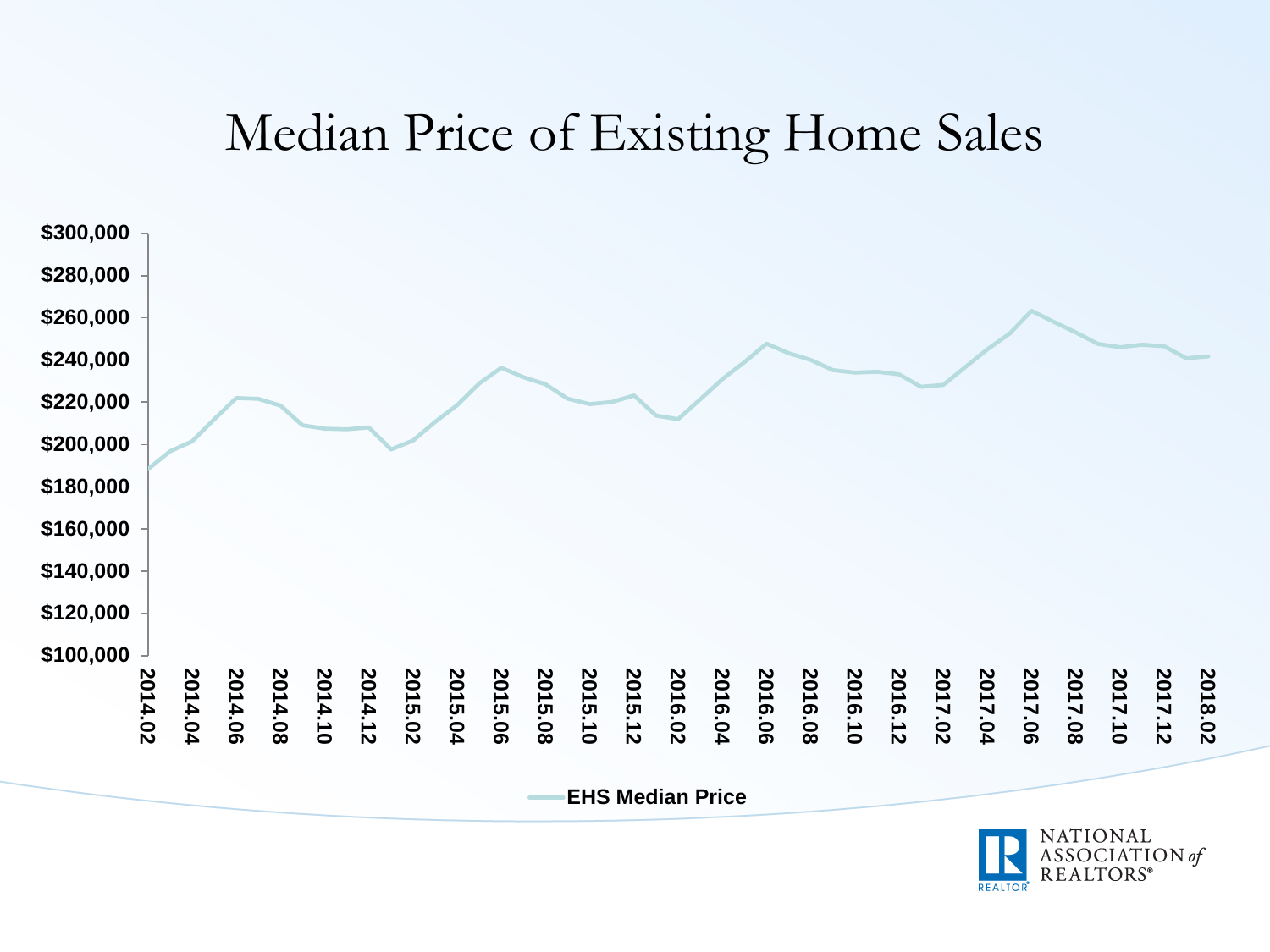## Existing Home Sales Median Price, Percent Change Year-Over-Year



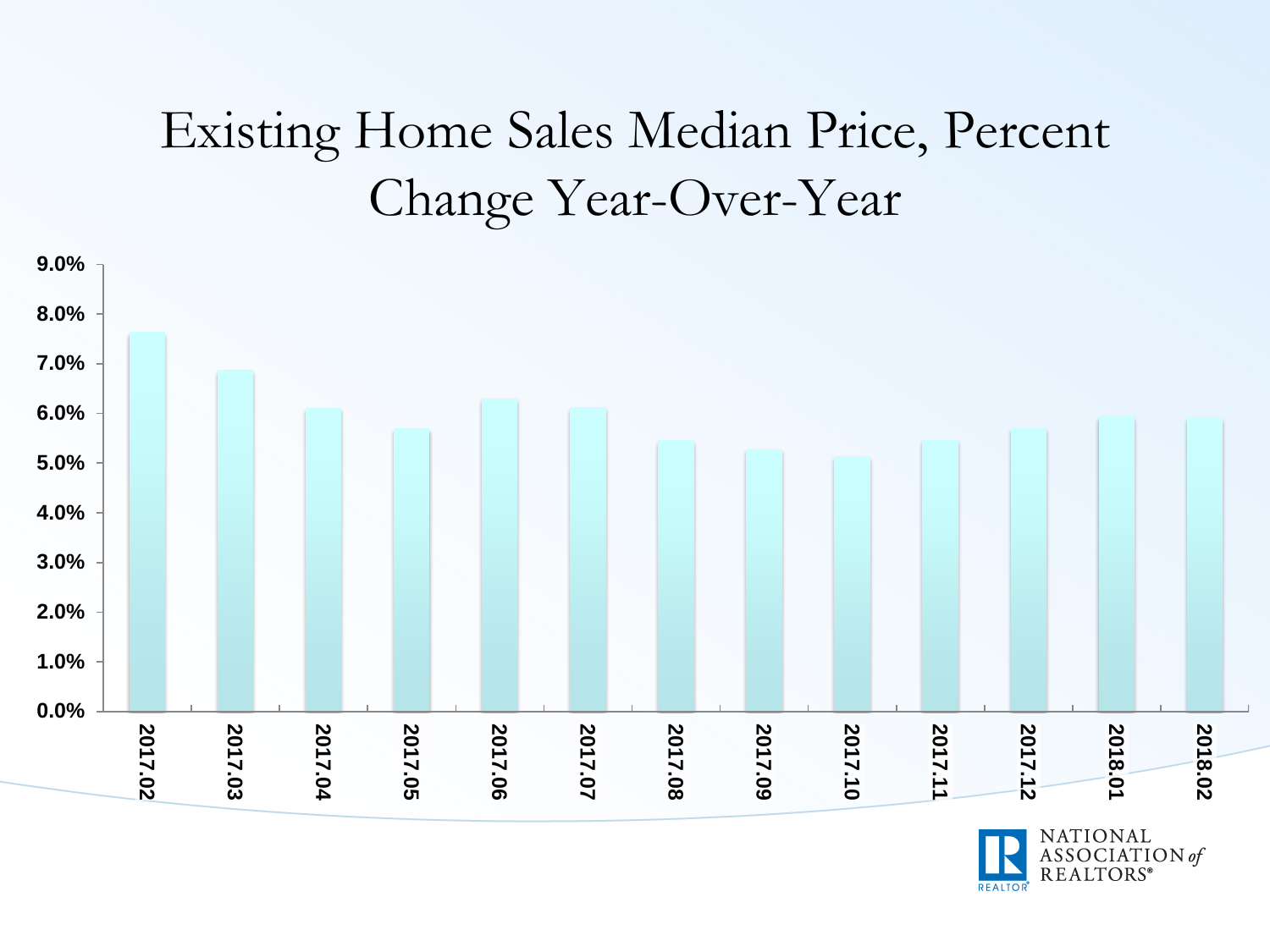## Total Existing Home Sales, Percent Change Year-Over-Year



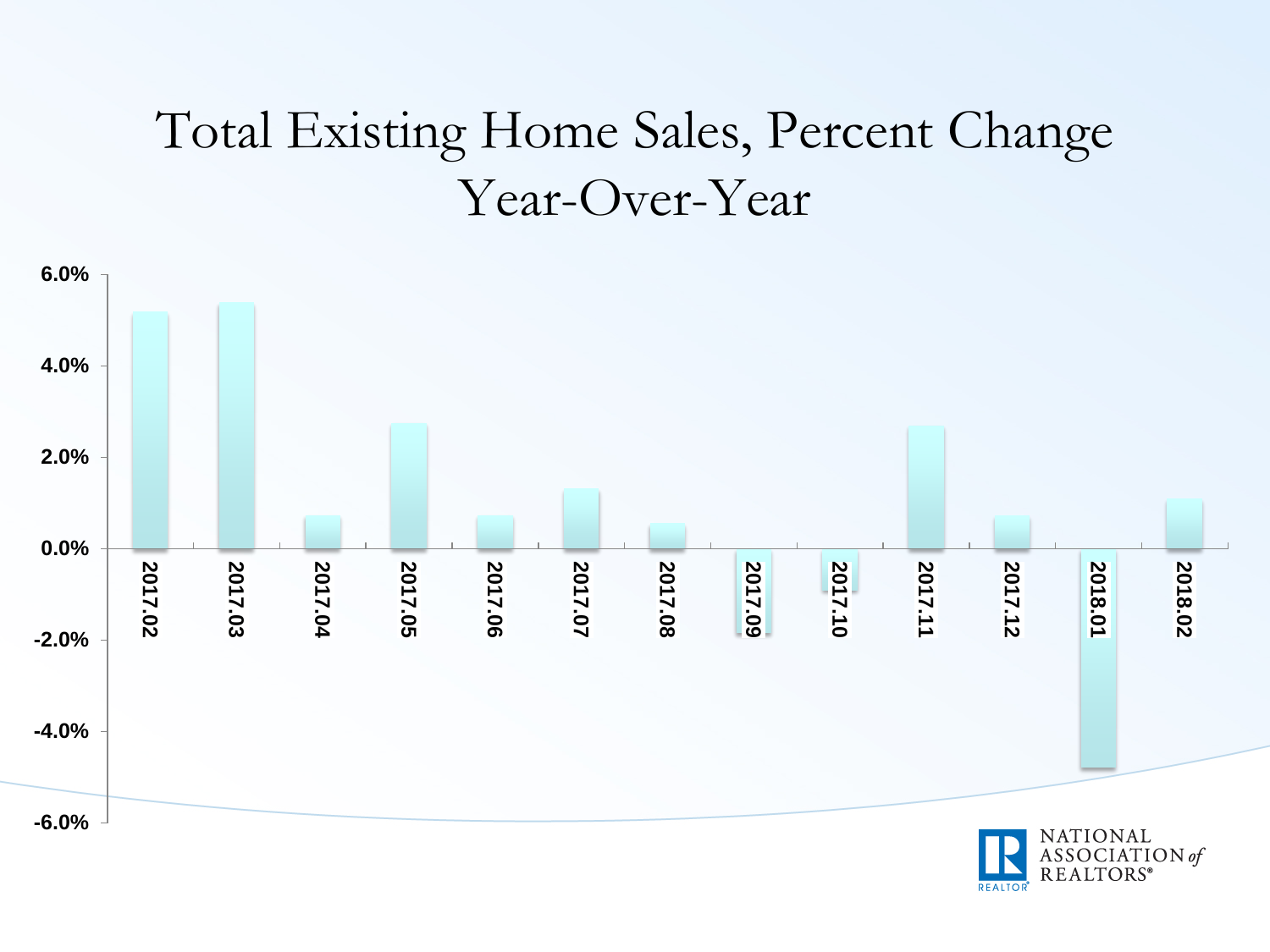#### Market Conditions





Data from the Realtors® Confidence Index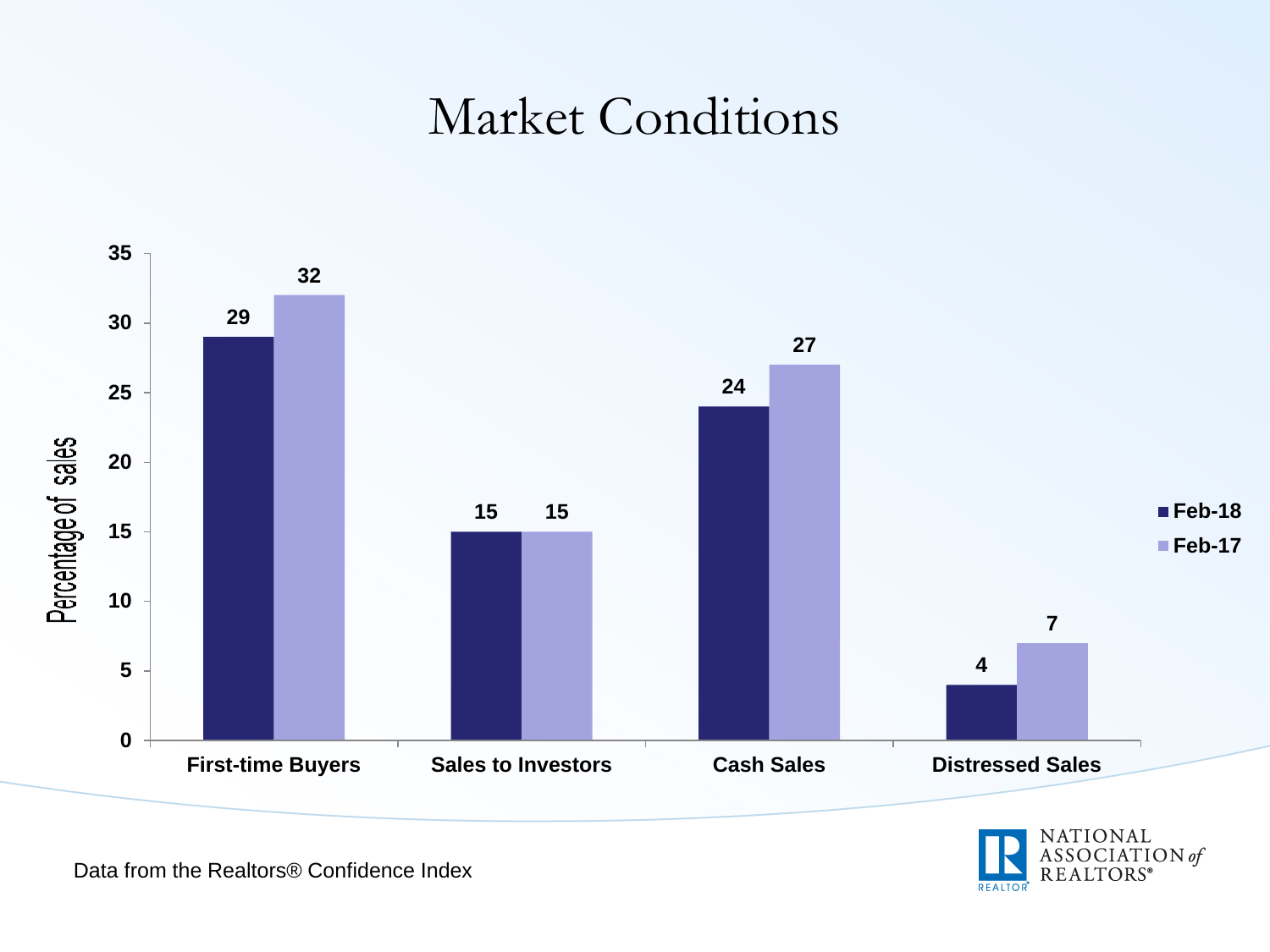## Existing Home Sales by Region

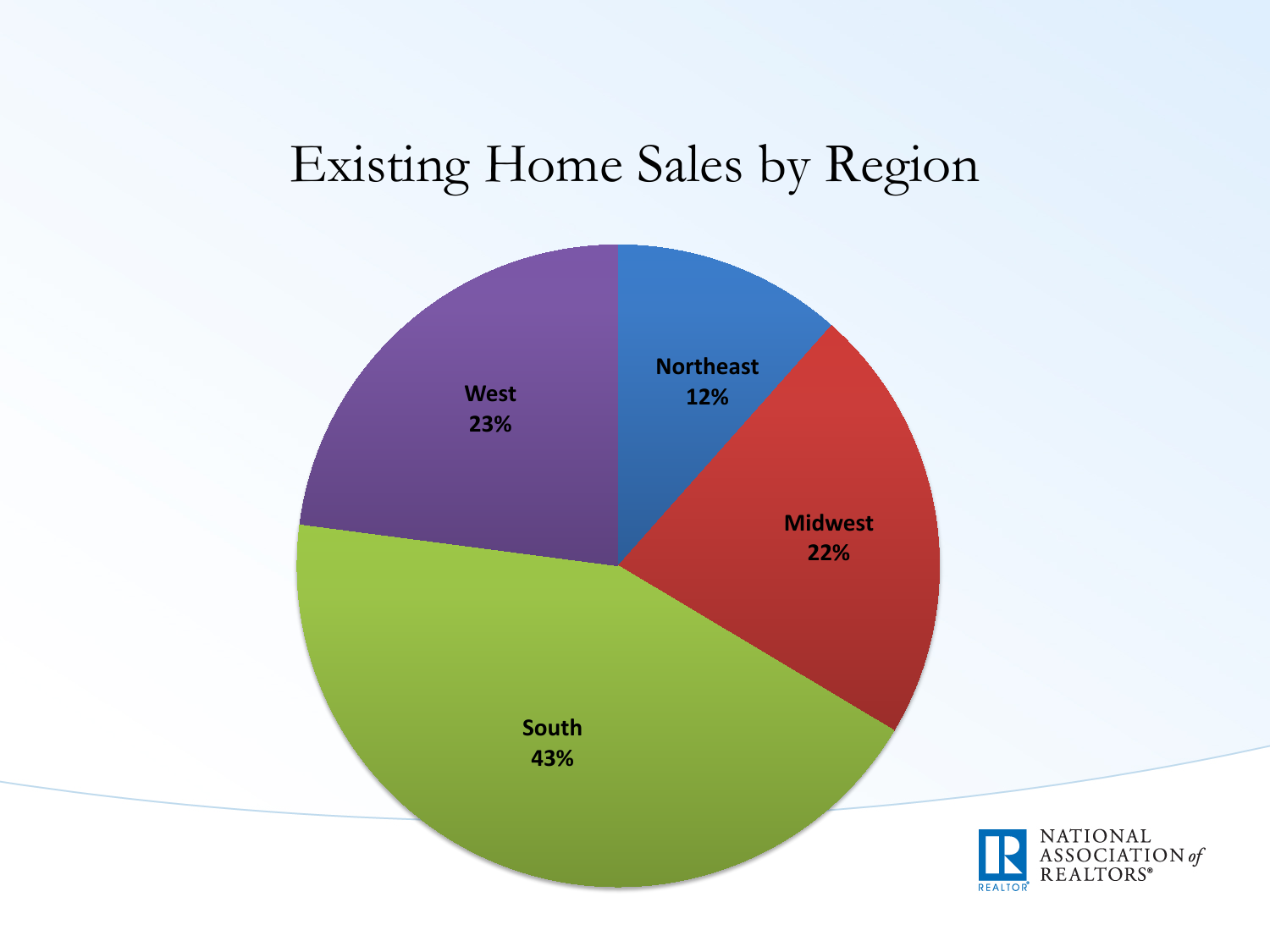## Housing Supply at the National Level



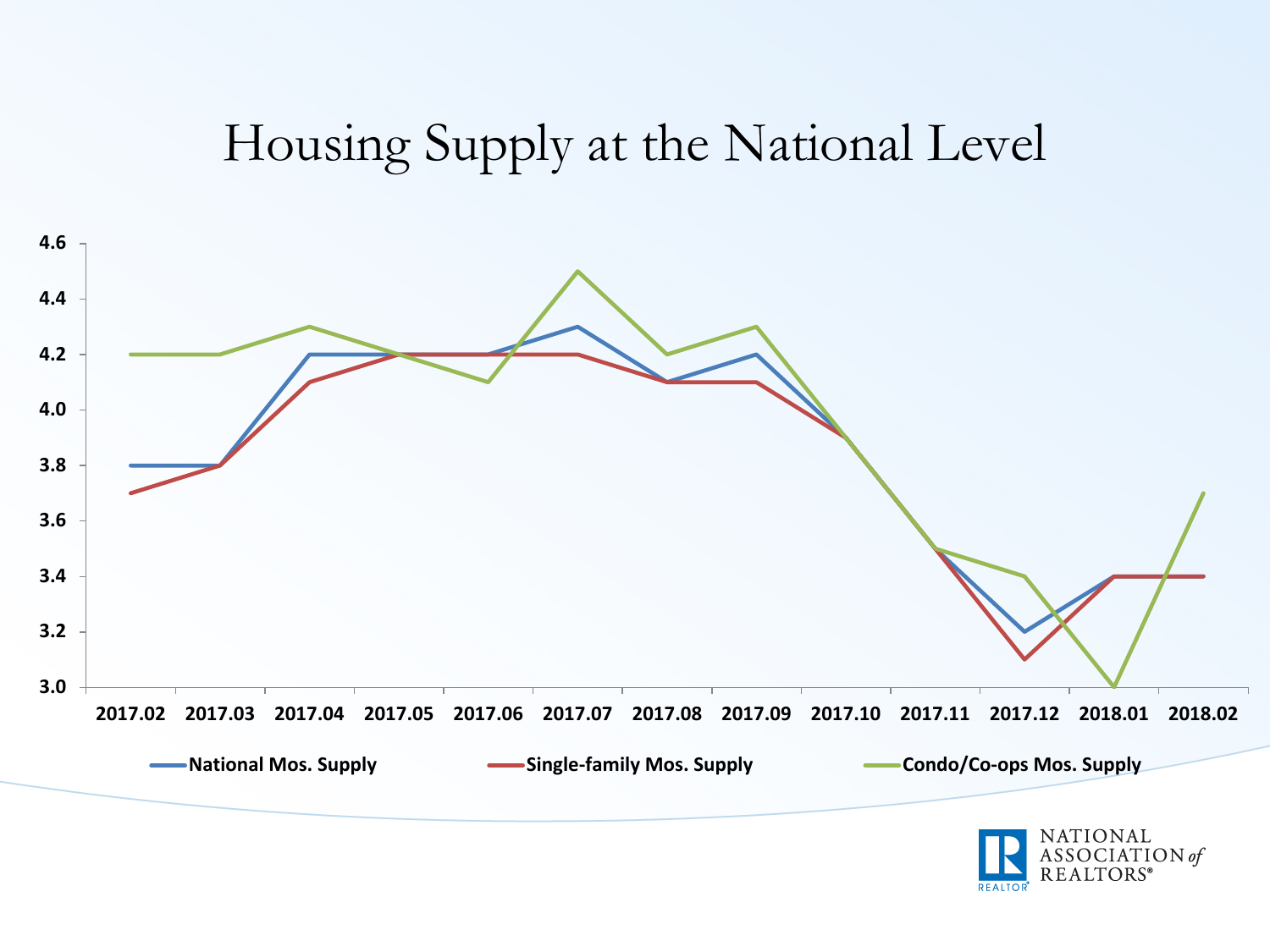Sales by Price Range